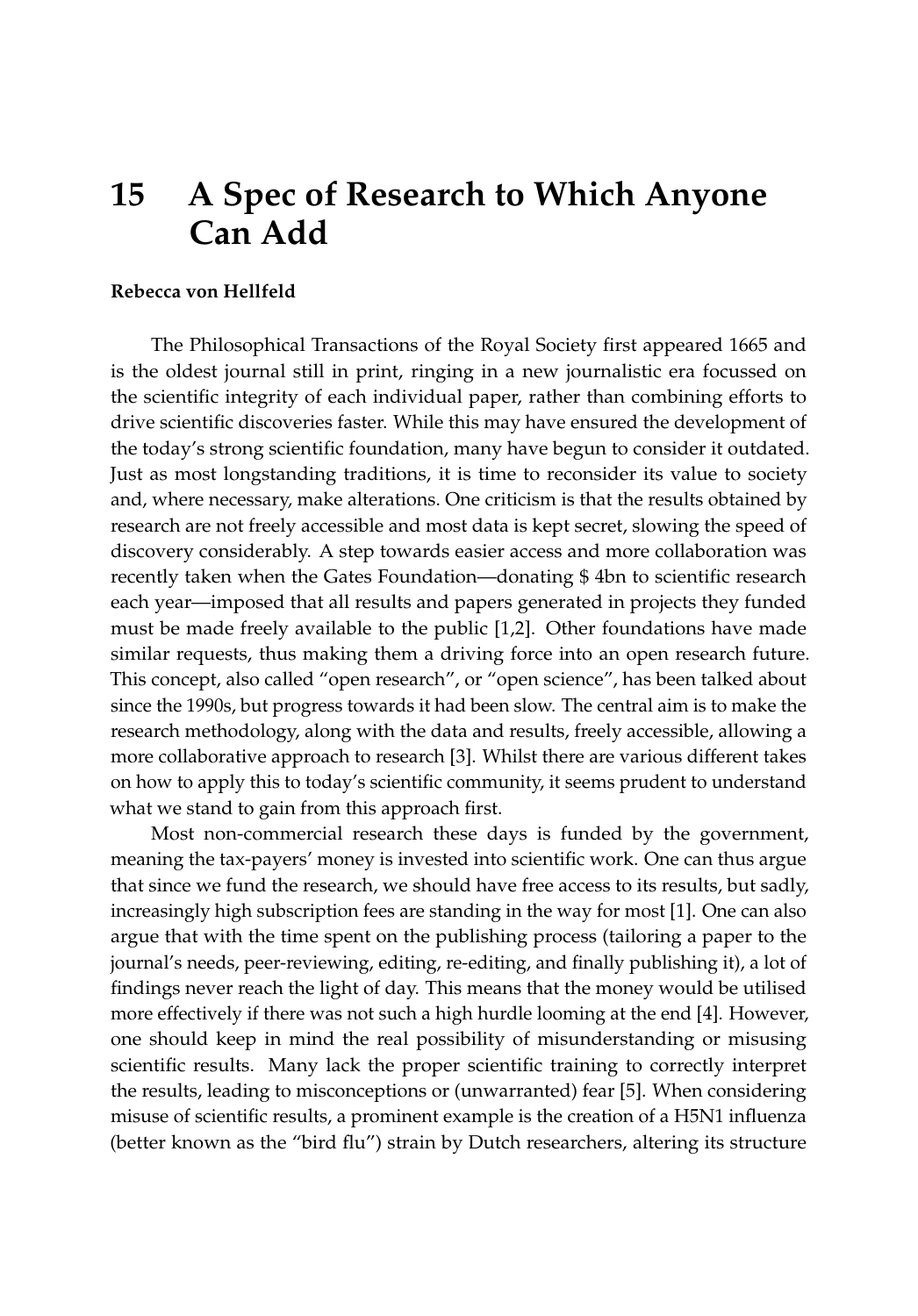and making it easily transmitted between ferrets [\[5,](#page-2-4)[6\]](#page-2-5). Humans may not seem to share many similarities with ferrets, but any previous influenza strain that was infectious among ferrets had a similar impact on human health [\[7\]](#page-2-6). Making results like these publicly available increases the risk of misuse [\[8\]](#page-2-7). Most people lack the correct training to interpret the results and outcomes of research correctly, leading to issues such as unwarranted panic [\[5\]](#page-2-4).

From a researcher's perspective there are clear benefits to be gained from open science. One, which will sound like music to the ears of all scientists who have battled the process of publishing a paper in the past, is how much faster papers could be published [\[3\]](#page-2-2). Rather than wasting months looking for a suitable journal, formatting the paper to their liking, being reviewed, and then having to edit and re-edit, open access would be a fast-track way to publishing. Now the work would be selected based on its objectives, data and provided information, not whether its style suits the journal. Peer-reviewers would then be invited via the platform, with openly stated conflicts of interest, allowing the focus to fall back on the primary goal: helping authors improve their work with constructive feedback [\[8\]](#page-2-7). Currently, reviewing papers is viewed as a tedious task with little incentive, thus being neglected by many. With open science, however, reviews would receive their own identifier, thus making them citable and allowing the referee to benefit from the process as much as the paper's author(s) [\[9\]](#page-3-0). This would also silence the concern regarding anonymous peer-reviewers purposefully stalling to gain a head's start, or, conversely, being especially lenient in some cases, creating an equivalent retaliation atmosphere, rather than an unbiased assessment of the paper [\[10\]](#page-3-1). However, researchers view open research sceptically, since many a reputation was built on journals such as *Nature* to select and review the papers they published, making it a "stamp of approval" of sorts, to be published in it [\[8\]](#page-2-7). Since open research entails that everything can be submitted for publication, this prestigious position would no longer be given, and all papers views as equal. Another argument against open science may be that open source leads to unsorted information, which in turn overwhelms the scientists looking for specific data. However, these worries may easily be soothed when looking at the current direction of open science, since it is in a constant state of change and improvement [\[11\]](#page-3-2). Lastly, the fact that more people have access to the publication also allows for increased citation and usage, thus allowing scientific advancements to accelerate.

It has become obvious that we are in a transitionary state between the well-known, rigid, journal publishing and the flexible open science approach, and that we must embrace this change if we want to gain anything from it [\[10\]](#page-3-1).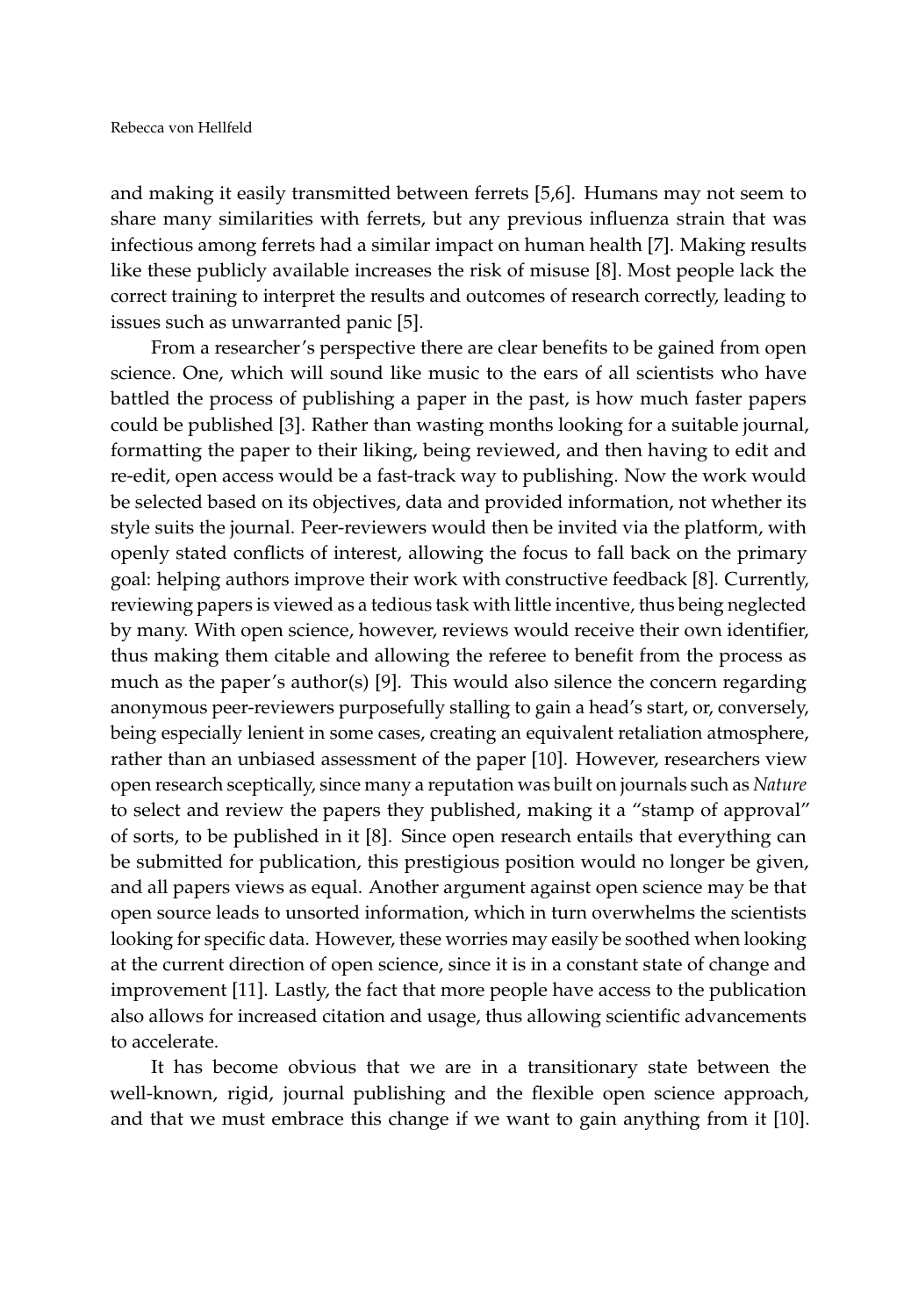Whilst there are many good points to be made for the old system, one must keep in mind that technology and interconnectedness are key factors nowadays, and these should not be kept out of the scientific community when it comes to collaborating and publishing [\[12\]](#page-3-3). A prime example for the necessity of open science is the synthesis of a cheaper, more potent treatment for schistosomiasis (a rather unpleasant illness caused by flatworms and currently affecting more than 200 million people) [\[4\]](#page-2-3). This has driven down the research and development cost, which has often been the breaking point of many projects [\[13\]](#page-3-4). Here, the focus was no longer on the race against other research teams to develop the drug, but rather the communal race against the disease.

## **References**

- <span id="page-2-0"></span>1. The Economist. *The Findings of Medical Research Are Disseminated Too Slowly*; The Economist Group Limited: London, UK, 2017; Available online: [https://www.economist.com/news/science-and-technology/21719438-about](https://www.economist.com/news/science-and-technology/21719438-about-change-findings-medical-research-are-disseminated-too)[change-findings-medical-research-are-disseminated-too](https://www.economist.com/news/science-and-technology/21719438-about-change-findings-medical-research-are-disseminated-too) (accessed on 10 October 2018).
- <span id="page-2-1"></span>2. The Wellcome Trust Foundation. Open Research. Available online: [https://wellcome.ac.](https://wellcome.ac.uk/what-we-do/our-work/open-research) [uk/what-we-do/our-work/open-research](https://wellcome.ac.uk/what-we-do/our-work/open-research) (accessed on 10 October 2018).
- <span id="page-2-2"></span>3. Vitae, Realising the Potential of Researchers. What Is Open Research? Available online: [https://www.vitae.ac.uk/doing-research/open-research-and-open-researchers/what](https://www.vitae.ac.uk/doing-research/open-research-and-open-researchers/what-is-open-research)[is-open-research](https://www.vitae.ac.uk/doing-research/open-research-and-open-researchers/what-is-open-research) (accessed on 10 October 2018).
- <span id="page-2-3"></span>4. Butler, D. Open-Source Science Takes on Neglected Disease. Nature News, 2010. Available online: <http://www.nature.com/news/2010/100204/full/news.2010.50.html> (accessed on 10 October 2018).
- <span id="page-2-4"></span>5. Enserink, M. Scientists Brace for Media Storm around Controversial Flu Studies, 2011. Science Magazine. Available online: [https://www.sciencemag.org/news/2011/11/](https://www.sciencemag.org/news/2011/11/scientists-brace-media-storm-around-controversial-flu-studies) [scientists-brace-media-storm-around-controversial-flu-studies](https://www.sciencemag.org/news/2011/11/scientists-brace-media-storm-around-controversial-flu-studies) (accessed on 10 October 2018).
- <span id="page-2-5"></span>6. Malakoff, D., Sr. U.S. Lawmaker Leaps into H5N1 Flu Controversy, 2012. Science Magazine. Available online: [http://www.sciencemag.org/news/2012/03/](http://www.sciencemag.org/news/2012/03/senior-us-lawmaker-leaps-h5n1-flu-controversy) [senior-us-lawmaker-leaps-h5n1-flu-controversy](http://www.sciencemag.org/news/2012/03/senior-us-lawmaker-leaps-h5n1-flu-controversy) (accessed on 10 October 2018).
- <span id="page-2-6"></span>7. Cohen, J.; Enserink, M.; Malakoff, D. A Central Researcher in the H5N1 Flu Debate Breaks His Silence, 2012. Science Magazine. Available online: [https://www.sciencemag.](https://www.sciencemag.org/news/2012/01/central-researcher-h5n1-flu-debate-breaks-his-silence) [org/news/2012/01/central-researcher-h5n1-flu-debate-breaks-his-silence](https://www.sciencemag.org/news/2012/01/central-researcher-h5n1-flu-debate-breaks-his-silence) (accessed on 10 October 2018).
- <span id="page-2-7"></span>8. Davis, P.M.; Walters, W.H. The impact of free access to the scientific literature: A review of recent research. *J. Med. Libr. Assoc.* **2011**, *99*, 208–217. [\[CrossRef\]](http://dx.doi.org/10.3163/1536-5050.99.3.008) [\[PubMed\]](http://www.ncbi.nlm.nih.gov/pubmed/21753913)